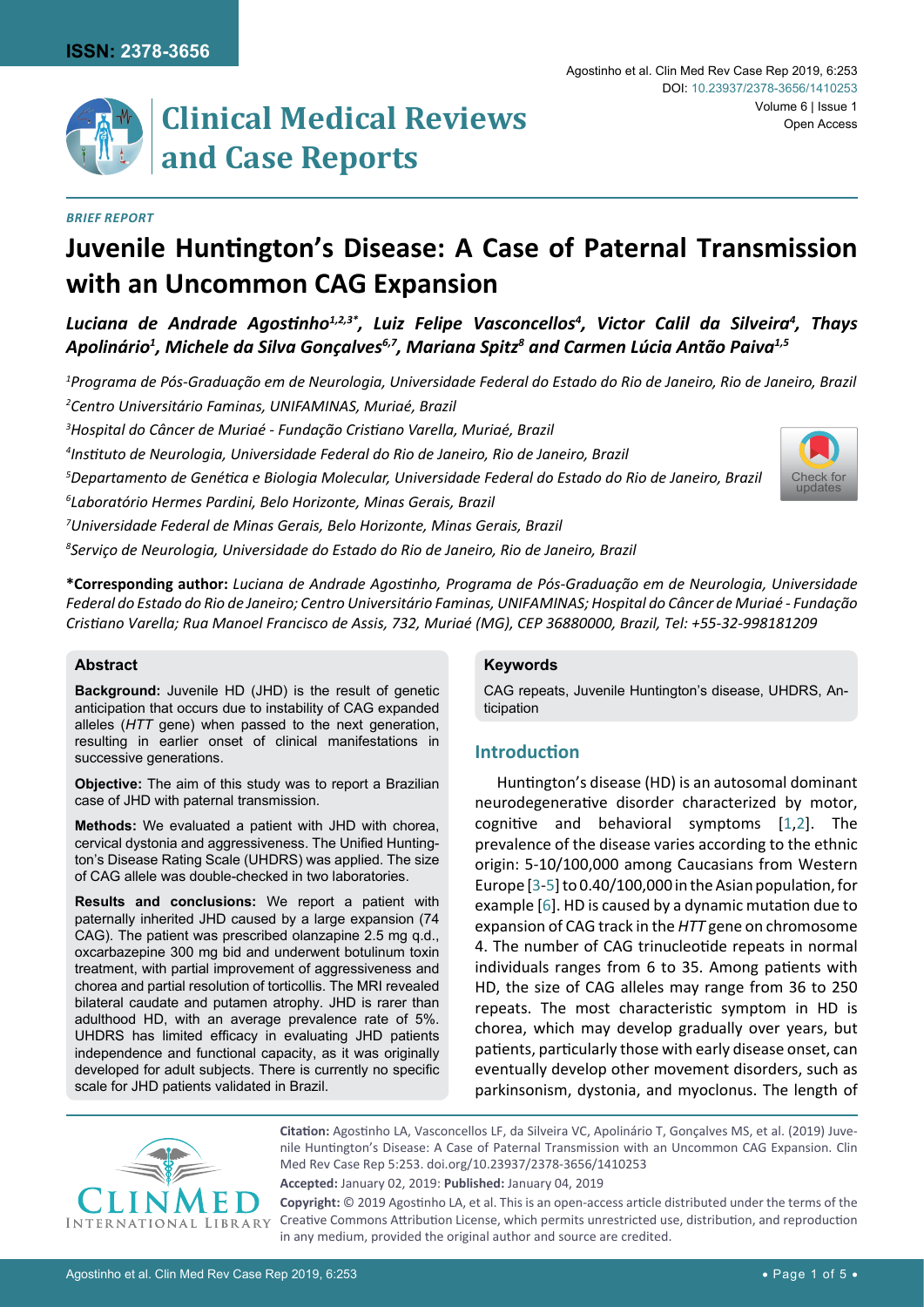the CAG track is inversely proportional to the age of clinical symptoms onset [\[7](#page-3-5)[,8](#page-3-6)]. In most cases, individuals with more than 60 CAG repeats develop the juvenile form of HD (JHD), because their symptoms begin before age 20 [[9](#page-3-7)]. JHD is the result of genetic anticipation, that occurs due to the instability of CAG expanded alleles when passed to the next generation, resulting in earlier onset of clinical manifestations in successive generations [[10,](#page-3-8)[11\]](#page-3-9). Concerning allelic instability, there is a greater tendency to expand the CAG track when paternal alleles are transmitted to the offspring, due to the numerous rounds of DNA replication previous to spermatogonium mitosis during spermatogenesis [\[12](#page-3-10)]. Some authors have suggested that large expansion of CAG in HD does not occur with a frequency much greater than that predicted by normal variation when maternal origin of the expansion is being considered [\[13](#page-3-11)]. In Brazil the incidence of JHD is unknown. The aim of this study was to report a Brazilian case of JHD generated by an unusual CAG expansion in one paternal transmission.

# **Methods**

This study was approved by the Research Ethics Committees registered with CAAE number 26387113.1.0000.5258. We evaluated the patient using the Unified Huntington's Disease Rating Scale (UHDRS), which is a clinical rating scale used to assess motor function, cognitive function, behavioral abnormalities and functional capacity in patients with HD. In motor and behavioral evaluation, the score is directly proportional to the severity of the disease, while when assessing functional capacity and independence, lower scores mean higher impairment. The patient herein reported was recruited at Neurology Institute of Federal University of Rio de Janeiro (UFRJ) and the genetic test was performed at the Department of Genetics and Molecular Biology of Federal University of the State of Rio de Janeiro (UNIRIO) and confirmed at the Molecular Genetics Department of Hermes Pardini Laboratory. The size of CAG allele was double-checked in two laboratories with different pair of primers because the length of the HD expanded allele was greater than usual (> 65 CAG repeats). The size of normal allele was determined in laboratory 1 (UNIRIO) and 2 (Hermes Pardini) and were coincident (18 CAG repeats). As for the expanded alleles, lab 1 detected 72 CAG repeats and lab 2 detected 74 repeats. The 74 allele was validated with samples of known sizes just in lab 2, because controls with expanded alleles larger than 63 CAG repeats were unavailable in lab 1. The pedigree was built using the free software GenoPro (2007 version). A questionnaire was used to collect the participant's personal data. The analysis of polymorphic regions of CAG repeats in the *HTT* gene was conducted using PCR-STR fluorescence assay. The primers and the PCR conditions used at lab 1 were according to [\[14](#page-4-0)] adding a Sanger sequencing validation step using different sizes of CAG alleles as a positive control. In lab 2, the PCR reaction followed by fragment analysis were performed. The PCR reaction consisted of: 10 μM forward and reverse primers, 1x STR PROMEGA buffer, 0.7X Enhancer Invitrogen, 4U Taq DNA polymer Platinum Invitrogen in 14 uL reaction. The primers were designed and commercialized by Hermes Pardini laboratory, so these sequences will not be disclosed. The amplicon was analyzed by an automated capillary electrophoresis system in ABI3730 and ABI3130xL equipment (Applied Biosystems, Foster City, CA, USA).

# **Results**

A 17-year-old brazilian male was evaluated in our Movement Disorders outpatient clinic with psychiatric symptoms and involuntary cervical movements, which had begun at the age of 14. Psychiatric symptoms included agitation and aggressiveness. On exam he had spasmodic torticollis, grimacing, hypotonia, and slow saccades. There was no parkinsonism, chorea, motor impersistence or oculomotor apraxia. The UHDRS score was as disclosed in the [Table 1](#page-1-0). His Mini-mental status examination score was 23 out of 30, with lost points in executive function and calculation. The patient was started on olanzapine 2.5 mg q.d., oxcarbazepine 300 mg bid and botulinum toxin for the cervical dystonia, with partial improvement. The effect resulting from the use of the drugs is shown in [Table 2](#page-1-1). In the following three years he developed severe dysartria, mild dysphagia, worsening of dystonia, paroxistic myoclonus and severe postural instability with falls requiring constant support to walk, as well as progressive cognitive decline, becoming dependent on most activities of daily living. Choreiform movements appeared five years after the onset of the disease, and affected the trunk, limbs and tongue.

<span id="page-1-0"></span>**Table 1:** UHDRS score.

| <b>Evaluation</b>                   | <b>Score</b> | <b>References of</b><br><b>UHDRS</b> score |
|-------------------------------------|--------------|--------------------------------------------|
| <b>UHDRS</b>                        |              |                                            |
| Motor                               | 16           | $0 - 124$                                  |
| Behavioral                          | 40           | $0 - 84$                                   |
| Functional                          | 16           | $0 - 25$                                   |
| Independence Scale                  | 60           | $0 - 100$                                  |
| <b>Functional Capacity</b>          | 9            | $0 - 12$                                   |
| <b>Verbal Fluency</b>               | 9            | $\star$                                    |
| <b>Symbol Digit Modalities Test</b> | 16           | $\star$                                    |
| Stroop Color Naming                 | 42           | $\star$                                    |
| Stroop Word Reading                 | 44           | $\star$                                    |
| Stroop Interference                 | 21           | $\star$                                    |
| Mini Mental Status Examination      | 23/30        | 30                                         |

\* Scores are not standardized for the Portuguese language on the UHDRS scale.

<span id="page-1-1"></span>

| <b>Table 2: Medication and effects.</b> |
|-----------------------------------------|
|-----------------------------------------|

| Drug                  | <b>Response</b>                     |  |
|-----------------------|-------------------------------------|--|
| Olanzapine 2.5 mg q.d | Partial improvement of              |  |
|                       | aggressiveness and chorea           |  |
| Oxcarbazepine 300 mg  | Partial improvement of              |  |
| bid                   | aggressiveness                      |  |
| Botulinum toxin       | Partial improvement of torticollis. |  |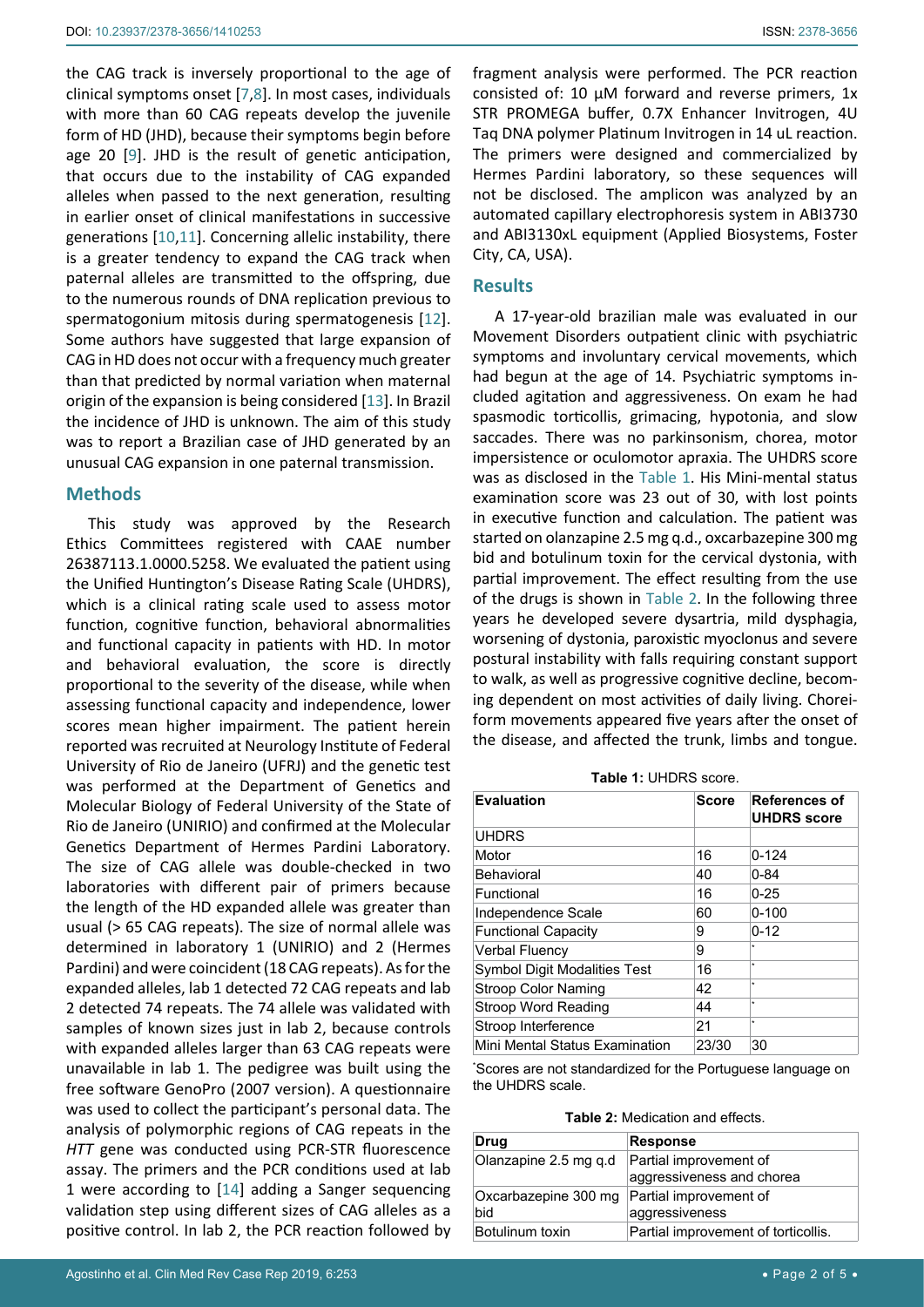<span id="page-2-1"></span>

**Figure 1:** Juvenile patient's pedigree. Legend: AO (age of onset). Symbols in black mean subjects affected by HD and symbols marked with a vertical black line represent individuals reported with HD clinical symptoms but not genetically diagnosed. Circle: female; Square: male.

<span id="page-2-0"></span>

**Figure 2:** Axial FLAIR (A) sequence and T2 weighted-images (B) performed at 18 years old revealing bilateral caudate and putamen atrophy with hyperintensities.

His father had chorea and dementia, and a genetic assay confirming the diagnosis of HD, with 50 CAG repeats. His grandfather also had similar symptoms but was not genetically tested ([Figure 1\)](#page-2-1). The patient's genetic test confirmed the diagnosis of HD in heterozygosity with 18/74 CAG repeats, with an uncommon paternally transmitted expansion (+24 CAG). Brain MRI showed bilateral high signal in T2 and FLAIR weighted-images, and atrophy of caudate and putamen ([Figure 2\)](#page-2-0).

# **Discussion**

Patients with HD typically show the first symptoms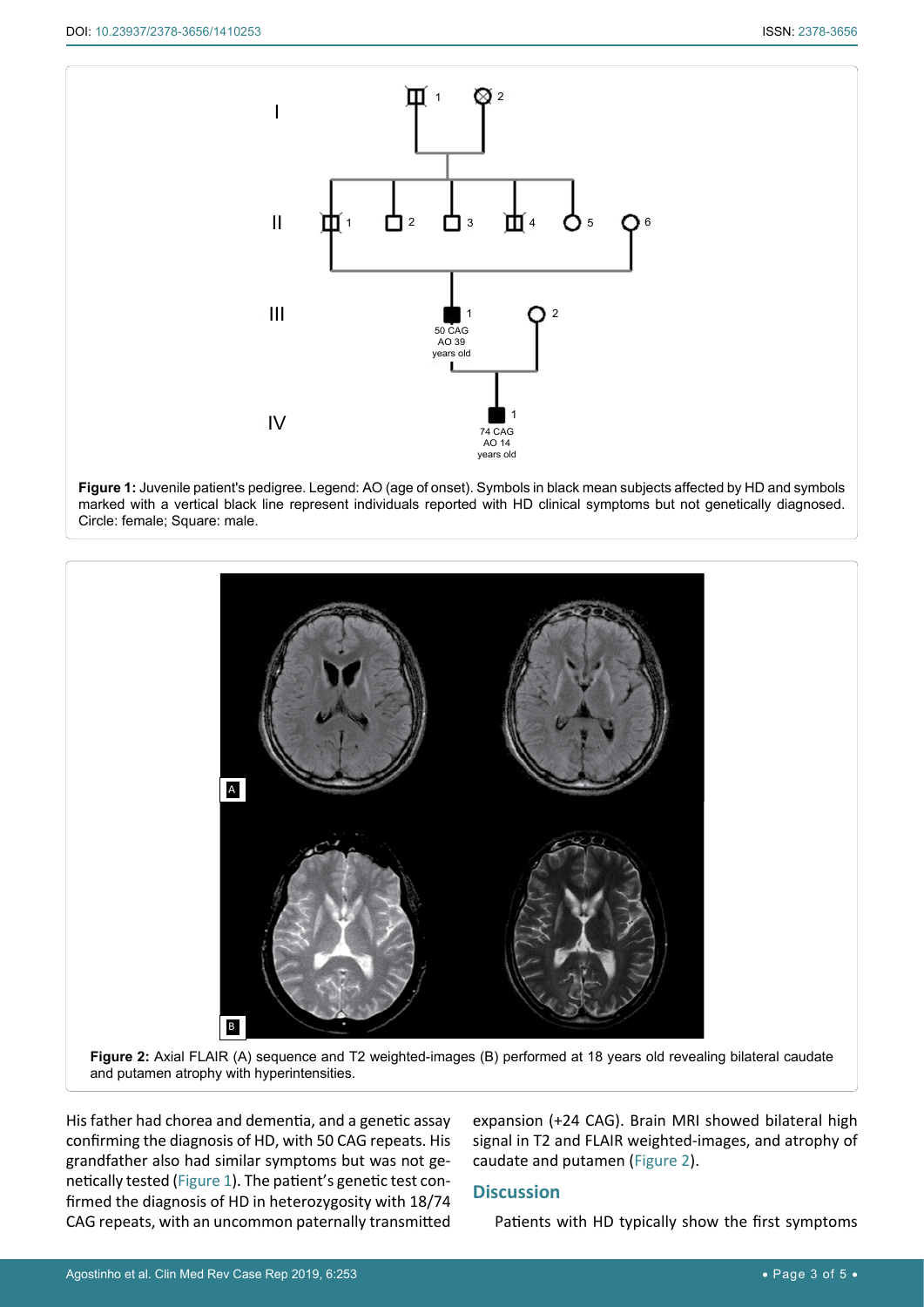around 40 years old. In about 2% of the cases, including ours, the onset occurs before the age of 20, which defines JHD [[15](#page-4-5)]. Patients with this diagnosis usually have more than 60 CAG repeats, as opposed to 40- 50 repeats in adult-onset HD [[16\]](#page-4-6). JHD is rarer than adulthood HD, with an average prevalence rate of 5% of the overall HD prevalence [[17\]](#page-4-7). In 2000, Raskin, *et al.* [\[18](#page-4-8)] reported in another Brazilian study 2/84 of JHD cases. In 2012, Agostinho, *et al.* [[14](#page-4-0)] reported in a Brazilian cohort only one case of juvenile disease (1/61). JHD is paternally inherited from in 80-90% of these cases [[19\]](#page-4-9). Although other juvenile cases are not the focus of this work, it is worth mentioning that seven out of 75 (9.3%) individuals of our HD database had the first symptoms between 21 and 28 years old, and three (4%) started between the ages of 14 and 18 years. Among HD patients with disease onset before age 19, only two had more than 60 CAG repeats, this includes our patient with 74 CAG repeats and age of onset at age 14. Therefore, the frequency of JHD in our sample was 2.7% (2/75). Among all the cases ( $n = 10$ ) that started HD before 29 years old, it was possible to determine the CAG alleles of affected parents in three intergenerational transmissions. Three uncommon expansion events were observed with +8, +12 and +24 CAGs (this study). Only 1/10 of these individuals were assessed by UHDRS (this juvenile case report), the others 9/10 had behavior symptoms (aggressiveness and depression), cognitive disorder, chorea, weight loss over 7 kg, dysarthria and dysphagia, as well as learning disability at school. The largest reported intergenerational expansion had +160 units, wherein a father with 54 CAG repeats had a child with 214 [[20](#page-4-10)]*.* The first large study of HD in Brazil reported two siblings with JHD, they manifested HD with 5 and 11 years old and their expanded alleles had 88 and 69 CAG repeats respectively. Another JHD case was reported in this same study in one paternal transmission with an expansion of 41 CAG repeats (father with 47 and daughter with 88 units) in one generation, the largest paternally transmitted expansion reported in Brazil [\[18\]](#page-4-8). The evaluation of a JHD case must consider the behavioral, cognitive and motor abnormalities and careful interviews of relatives and caregivers by a specialist with expertise in HD [[17\]](#page-4-7). Our patient had early dystonia and did not show choreiform movements until later stages. In JHD dystonia is much more frequent than in adult-onset cases. In a series by Ribaï, et al. dystonia was the most common motor manifestation among 29 JHD patients, occurring in 72% [[21\]](#page-4-11). In the same study, chorea was the initial sign in 10%. Early psychiatric manifestations are common in JHD. They are reported as the first sign of disease in 65.5% of patients [[21](#page-4-11)], which may result in later recognition of the disease, leading to delayed diagnosis and unnecessary testing [[22](#page-4-12),[23\]](#page-4-13). In our patient, the early behavioral symptoms led to school problems and a definite diagnosis was possible only 3 years after disease onset. While brain MRI in adult-onset HD typically shows caudate atrophy,

in the juvenile form putaminal atrophy is also common [\[24](#page-4-1)[,25](#page-4-2)]. Atypical symptoms are more frequent in JHD such as bradykinesia, dystonia, cerebellar signs, and seizures [[26](#page-4-3)-[28](#page-4-4)]*.* The clinical evaluation by UHDRS has limited efficacy in testing JHD patients independence and functional capacity, as this scale was originally described for adult subjects with HD. Currently there is not a specific scale to JHD validated in Brazil. There are still many unsolved issues related to JHD onset determination, frequency, and clinically and imaging characterization. We believe this case report may contribute to the expansion of knowledge about JHD rare variant. Furthermore, there is a limited number of reports focusing on JHD from South America, except the Maracaibo lake study from Venezuela.

### **Acknowledgments**

This work was supported by CAPES/PROAP and FAPERJ. There is no conflict of interest in this paper.

#### **References**

- <span id="page-3-0"></span>1. [Gusella JF, Wexler NS, Conneally PM, Naylor SL, Anderson](https://www.ncbi.nlm.nih.gov/pubmed/6316146)  [MA, et al. \(1983\) A polymorphic DNA marker genetically](https://www.ncbi.nlm.nih.gov/pubmed/6316146)  [linked to Huntington's disease. Nature 306: 234-238.](https://www.ncbi.nlm.nih.gov/pubmed/6316146)
- <span id="page-3-1"></span>2. [\(1993\) A novel gene containing a trinucleotide repeat](https://www.ncbi.nlm.nih.gov/pubmed/8458085)  [that is expanded and unstable on Huntington's disease](https://www.ncbi.nlm.nih.gov/pubmed/8458085)  [chromosomes. The Huntington's Disease Collaborative](https://www.ncbi.nlm.nih.gov/pubmed/8458085)  [Research Group. Cell 72: 971-983.](https://www.ncbi.nlm.nih.gov/pubmed/8458085)
- <span id="page-3-2"></span>3. [Lima ESTC, Serra HG, Bertuzzo CS, Lopes-Cendes](https://www.ncbi.nlm.nih.gov/pubmed/10770860)  [I \(2000\) Molecular diagnosis of Huntington disease in](https://www.ncbi.nlm.nih.gov/pubmed/10770860)  [Brazilian patients. Arq Neuropsiquiatr 58: 11-17.](https://www.ncbi.nlm.nih.gov/pubmed/10770860)
- 4. [Hormozian F, Houshmand M, Sanati MH, Ghiasvand R,](http://www.bioline.org.br/pdf?hg04012)  [Banoie MM \(2004\) Molecular analysis of the \(CAG\)N repeat](http://www.bioline.org.br/pdf?hg04012)  [causing Huntington's disease in 34 Iranian families. Indian](http://www.bioline.org.br/pdf?hg04012)  [Journal of Human Genetics 10: 53-57.](http://www.bioline.org.br/pdf?hg04012)
- <span id="page-3-3"></span>5. [Gil JM, Rego AC \(2008\) Mechanisms of neurodegeneration](https://www.ncbi.nlm.nih.gov/pubmed/18588526)  [in Huntington's disease. Eur J Neurosci 27: 2803-2820.](https://www.ncbi.nlm.nih.gov/pubmed/18588526)
- <span id="page-3-4"></span>6. [Xu M, Wu ZY \(2015\) Huntington Disease in Asia. Chin Med](http://www.cmj.org/article.asp?issn=0366-6999;year=2015;volume=128;issue=13;spage=1815;epage=1819;aulast=Xu)  [J 128: 1815-1819.](http://www.cmj.org/article.asp?issn=0366-6999;year=2015;volume=128;issue=13;spage=1815;epage=1819;aulast=Xu)
- <span id="page-3-5"></span>7. [Rubinsztein DC, Barton DE, Davison BC, Ferguson-](https://www.ncbi.nlm.nih.gov/pubmed/8268927)[Smith MA \(1993\) Analysis of the huntingtin gene reveals a](https://www.ncbi.nlm.nih.gov/pubmed/8268927)  [trinucleotide-length polymorphism in the region of the gene](https://www.ncbi.nlm.nih.gov/pubmed/8268927)  [that contains two CCG-rich stretches and a correlation](https://www.ncbi.nlm.nih.gov/pubmed/8268927)  [between decreased age of onset of Huntington's disease](https://www.ncbi.nlm.nih.gov/pubmed/8268927)  [and CAG repeat number. Hum Mol Genet 2: 1713-1715.](https://www.ncbi.nlm.nih.gov/pubmed/8268927)
- <span id="page-3-6"></span>8. [Nance MA, Myers RH \(2001\) Juvenile onset Huntington's](https://www.ncbi.nlm.nih.gov/pubmed/11553930)  [disease--clinical and research perspectives. Ment Retard](https://www.ncbi.nlm.nih.gov/pubmed/11553930)  [Dev Disabil Res Rev 7: 153-157.](https://www.ncbi.nlm.nih.gov/pubmed/11553930)
- <span id="page-3-7"></span>9. [Hansotia P, Cleeland CS, Chun RW \(1968\) Juvenile](https://www.ncbi.nlm.nih.gov/pubmed/4231060)  [Huntington's chorea. Neurology 18: 217-224.](https://www.ncbi.nlm.nih.gov/pubmed/4231060)
- <span id="page-3-8"></span>10. [Spiegel R \(1995\) Huntington's chorea: Clinical aspects,](https://www.ncbi.nlm.nih.gov/pubmed/8539653)  [genetics and current diagnosis. Ther Umsch 52: 814-820.](https://www.ncbi.nlm.nih.gov/pubmed/8539653)
- <span id="page-3-9"></span>11. [Geevasinga N, Richards FH, Jones KJ, Ryan MM \(2006\)](https://onlinelibrary.wiley.com/doi/abs/10.1111/j.1440-1754.2006.00921.x)  [Juvenile Huntington disease. J Paediatr Child Health 42:](https://onlinelibrary.wiley.com/doi/abs/10.1111/j.1440-1754.2006.00921.x)  [552-554.](https://onlinelibrary.wiley.com/doi/abs/10.1111/j.1440-1754.2006.00921.x)
- <span id="page-3-10"></span>12. [Wheeler VC, Persichetti F, McNeil SM, Mysore JS, Mysore](https://www.ncbi.nlm.nih.gov/pmc/articles/PMC2705129/)  [SS, et al. \(2007\) Factors associated with HD CAG repeat](https://www.ncbi.nlm.nih.gov/pmc/articles/PMC2705129/)  [instability in Huntington disease. J Med Genet 44: 695-701.](https://www.ncbi.nlm.nih.gov/pmc/articles/PMC2705129/)
- <span id="page-3-11"></span>13. [Ridley RM, Frith CD, Crow TJ, Conneally PM \(1988\)](https://www.ncbi.nlm.nih.gov/pubmed/2972838)